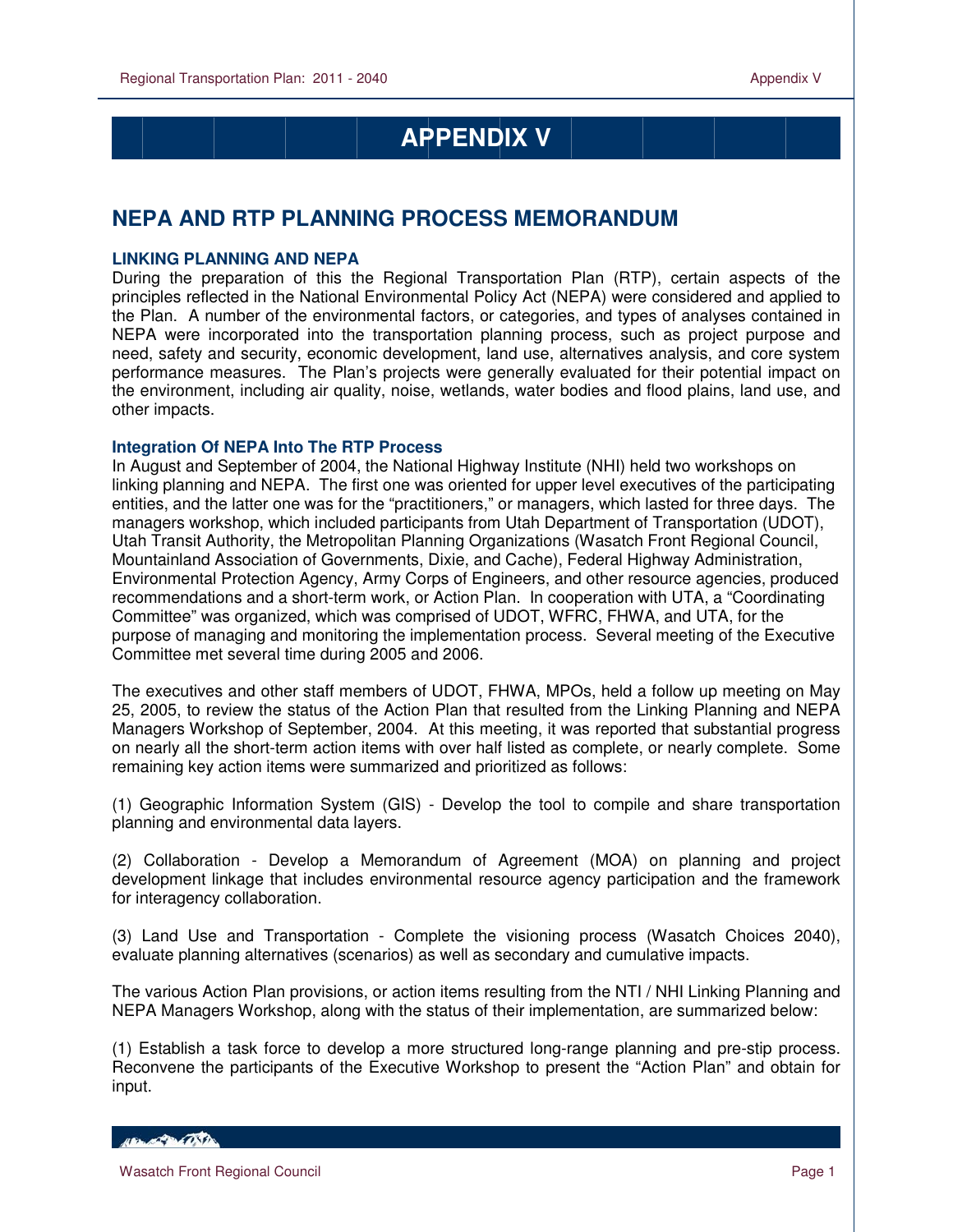**Status:** A task force or Coordinating Committee has been organized and is functioning. It has been meeting for the past several months since the course. Representatives from UDOT, UTA, WFRC, MAG, and FHWA comprise the Committee. The purpose of the Committee is to manage the coordination of the participants and the implementation process. The Action Plan was presented to the executives on May 25, 2005.

(2) Establish a Memorandum of Agreement between the transportation and resource agency "communities" detailing how they will work with each other.

**Status:** A rough draft Memorandum of Agreement has been prepared by one of the members of the Coordinating Committee. Each of the Coordinating Committee members has received a copy of the MOA, for review. Revisions to the draft document are still being made. The resource agencies have, as of this date, not been contacted about the MOA.

(3) Integrate planning and environmental staffs at UDOT and FHWA, and involve UDOT's Regions in the discussions dealing with linking planning and NEPA.

**Status:** As of this writing, no progress has been made on this action plan task.

(4) Use various land use scenarios and analyze their impacts to develop transportation planning alternatives.

**Status:** As a part of the visioning process, which the WFRC, MAG, and Envision Utah have partnered in to conduct, various visioning growth scenarios have been developed and tested for use in developing the alternatives for the Regional Transportation Plan. Three transportation systems alternatives have been developed and tested based on the scenarios resulting from the visioning process. As part of the transportation planning process, alternatives based on those developed during the Wasatch Choices 2040 process were developed and tested.

(5) Determine relevant data availability. Involve resource agencies.

**Status:** Part of this task is being accomplished through the UDOT grant to enhance GIS for environmental and planning purposes. In addition, contact has been made with the research agencies by the WFRC relative to types of information that is available. Recently, letters were sent to about 50 agencies requesting that they become involved in our transportation planning process. The letter was signed by the executives of the following organizations: UDOT, UTA, WFRC, FHWA (Division Office), MAG, Cache MPO, and Dixie MPO. We have requested information on needs, concerns, issues, and data sharing. Thus far, two formal meetings were held involving the resources agencies throughout the region and transportation planners to discuss data, environmental, and mitigation and other issues.

(6) Use Envision Utah's visioning process to advance dialogue on transportation and land use relationships.

**Status:** This has and is currently taking places as a consequence of the Wasatch Choices 2040 visioning process, which was collaboratively conducted between the WFRC, MAG, and Envision Utah. A report has been written about the visioning process, which contains the methodology used, development of the growth principles and vision, and implementation strategies for local government. In addition, a self-assessment tool is being prepared whereby the local governments can evaluate themselves as to how they are doing relative to the implementation of the regional growth principles and vision. Meetings with many local governments have been held and will continue to be held on the Wasatch Choices 2040 results. Workshops are being planned for the local government planners and other officials to provide them with information on how the growth principles and vision can be implemented.

(7) Use advisory committees to involve local governments in corridor studies with land use issues.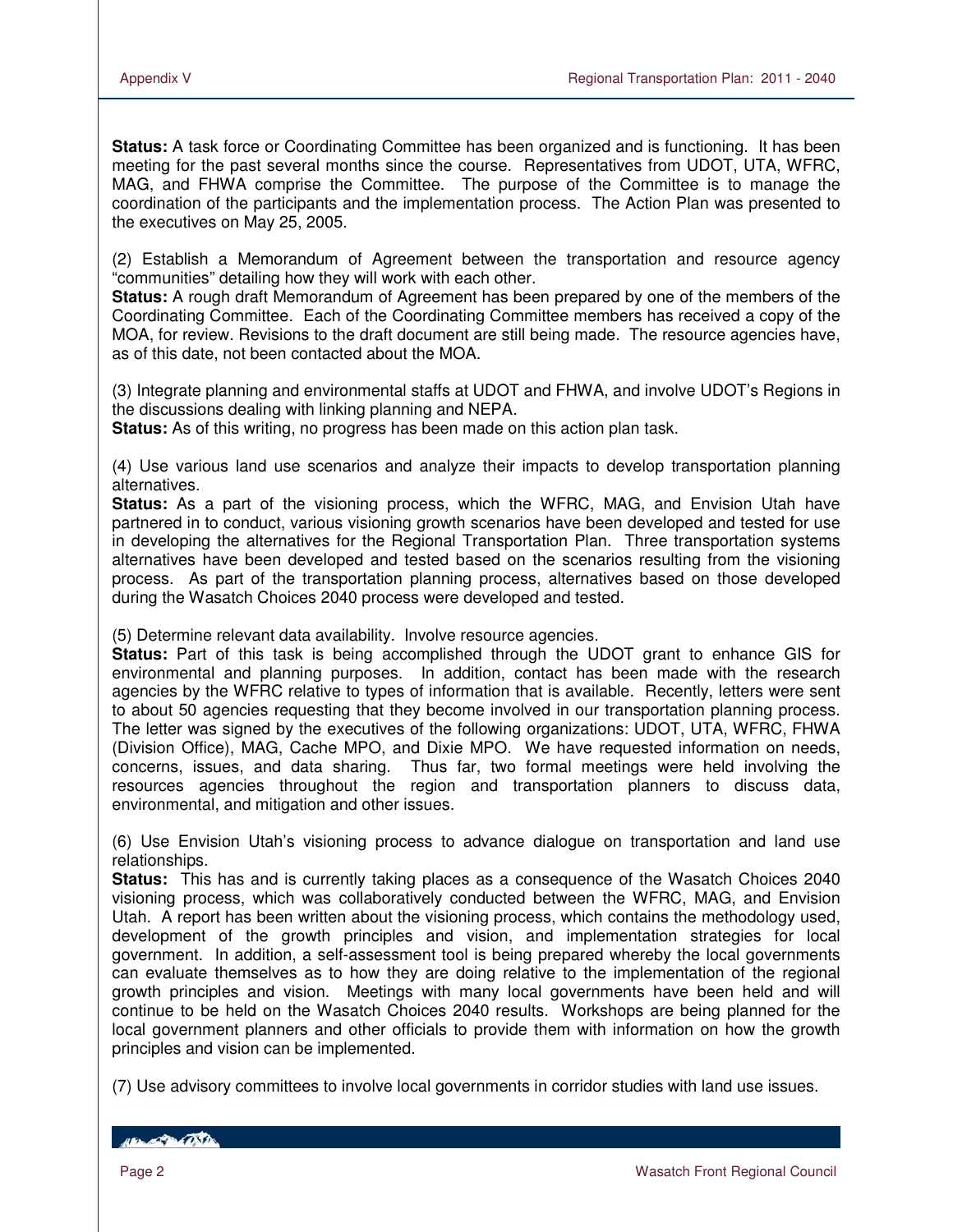**Status:** In all cases, advisory committees are established when corridor studies are conducted. A corridor study will be conducted this fiscal year on the North Legacy Transportation Corridor in Weber County, Utah. The establishment of an advisory committee comprised of those who have a stake in the corridor is a part of the project's scope of work.

(8) Convene the resource agencies to determine date needs, how best to work together during the planning process.

**Status:** The WFRC has contacted the resource agencies and two formal meetings between their representatives and the transportation planners have been held. These meetings included the discussion of what data is available and how best to work with each other.

(9) Research other transportation agencies relative to their funding of resource agency positions dedicated to transportation projects.

**Status:** UDOT has done some research on this and is familiar with the practice. UDOT has done this in the past, but currently is not funding any positions at the resource agencies.

(10) Investigate ways for FHWA to act as FTA's agent.

**Status:** The Division Office of FHWA coordinates with FTA when FTA can personally not be available for meetings and the like in order to represent the views of the agency.

(11) Use the Central Utah Project as a model for interagency collaboration and cooperation. **Status:** As of this writing, no progress has been made on this action plan task.

(12) Use a pilot corridor to test and develop ways collaboration / cooperation could be improved between the transportation and resource agency "communities." Identify lessons learned from the "Southern Corridor", SR-10, and other corridors.

**Status:** As of this writing, no progress has been made on this action plan task. There is a possibility that a test of this kind could be accomplished with the supplement to the North Legacy Transportation Corridor Study. The resource agencies will be contacted and given an opportunity to participate in the corridor study process.

(13) Use UDOT's funding grant to test the feasibility of merging planning and environmental GIS layers. Coordinate with other similar efforts.

**Status:** UDOT's grant from FHWA to upgrade GIS capabilities is currently underway and is looking into the feasibility of merging as well as enhancing the GIS layers for environmental and planning work. Progress is being made on this project, which is anticipated to be completed sometime in 2007.

(14) Provide training opportunities for planners to be trained in NEPA. The "404 / SA Group" could be used to facilitate a dialogue on common issues.

**Status:** As of this writing, no progress has been made on this action plan task.

(15) Utilize UDOT's paper on purpose and need.

**Status:** The Coordinating Committee has considered UDOT's paper on purpose and need at one of its most recent meetings. It was concluded that it serves as a good guideline for developing purpose and need statements for significant projects in the Regional Transportation Plan. The paper will be used as a guide in developing the section of the 2030 RTP dealing with "purpose and need."

(16) Develop an approach for analyzing secondary impacts.

HEL POLITIC